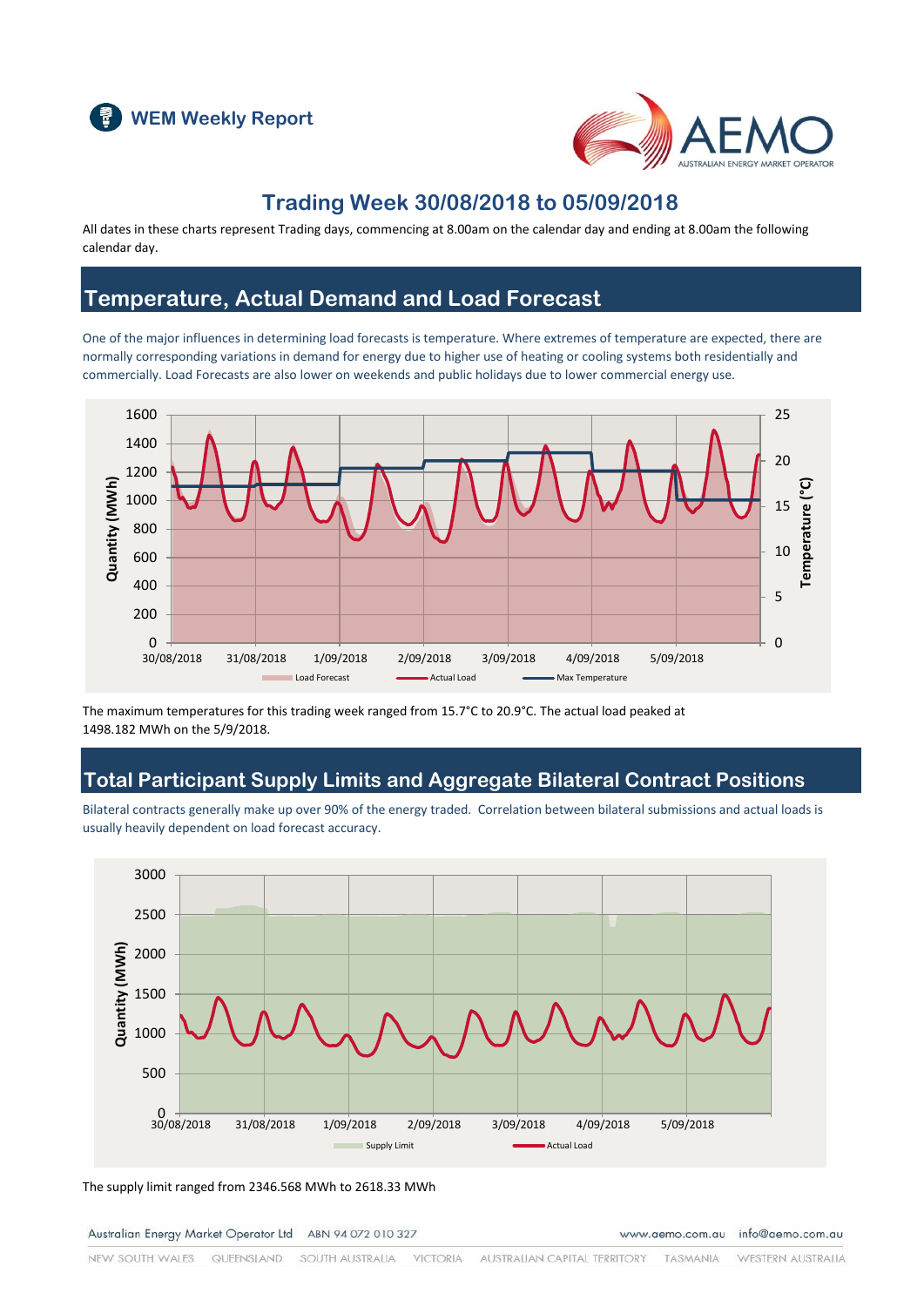# **Net Balancing Market Trades**

Bilateral contracts and STEM trading are generally based on the forecast energy requirements of Participants. When the forecast requirements are higher or lower than the actual requirements for a day, this Market energy must be bought and sold in the balancing mechanism. This graph shows the estimated net balancing trades.



The majority of the balancing activity this week occurred within Balancing Demand. The maximum balancing demand for the week reached 268.195 MWh on the 4/9/2018. The maximum balancing supply for the week reached -30.047 MWh on the 31/8/2012.

# **Total Traded Energy**

This chart represents a comparison between the total net energy that is traded in Bilateral Contracts, the STEM and the balancing mechanism. Balancing Supply represents cases in which the total contract position is greater than the demand and customers must supply energy back to balancing. Balancing Demand represents cases in which the total contract position is less than the demand and customers must purchase energy from balancing.



Total balancing supply equalled -50.611 MWh whereas total balancing demand equalled 44194.417 MWh. The Total STEM Traded quantity was 9552.941 MWh, with the STEM Clearing Quantity ranging between 6.25 MWh and 120.031 MWh.

Australian Energy Market Operator Ltd ABN 94 072 010 327